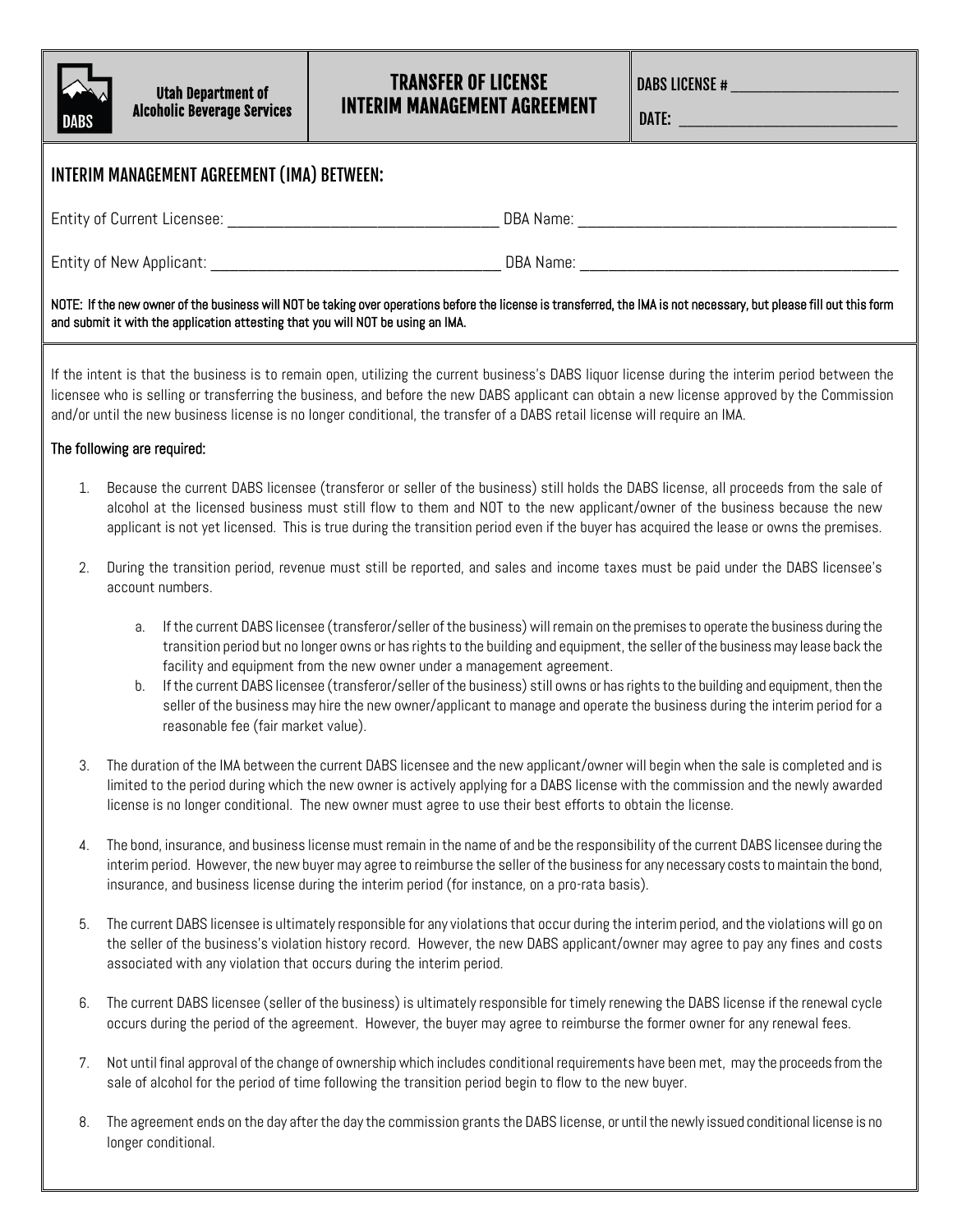| <b>INTERIM MANAGEMENT AGREEMENT ATTESTATION:</b>                                                                                                                                                        |                                                                                                                                                            |                                                   |  |  |
|---------------------------------------------------------------------------------------------------------------------------------------------------------------------------------------------------------|------------------------------------------------------------------------------------------------------------------------------------------------------------|---------------------------------------------------|--|--|
| <b>CHECK THE APPROPRIATE BOX:</b>                                                                                                                                                                       |                                                                                                                                                            |                                                   |  |  |
|                                                                                                                                                                                                         | We are submitting this form as an attestation that we are abiding by the DABS requirements of an interim management agreement as<br>outlined in this form. |                                                   |  |  |
|                                                                                                                                                                                                         | $0\mathsf{r}$                                                                                                                                              |                                                   |  |  |
| We attest that the current owner will be staying and operating the license until the new applicant's license is transferred or the new<br>license is no longer conditional and an IMA is not necessary. |                                                                                                                                                            |                                                   |  |  |
| <b>SIGNATURES:</b>                                                                                                                                                                                      |                                                                                                                                                            |                                                   |  |  |
| 1.                                                                                                                                                                                                      | Date                                                                                                                                                       | Business Seller/Current Owner of the DABS license |  |  |
|                                                                                                                                                                                                         | Title / Position                                                                                                                                           | Authorized Signature                              |  |  |
| 2.                                                                                                                                                                                                      |                                                                                                                                                            |                                                   |  |  |
|                                                                                                                                                                                                         | Date                                                                                                                                                       | New Applicant/New Owner of the business           |  |  |
|                                                                                                                                                                                                         | Title / Position                                                                                                                                           | Authorized Signature                              |  |  |
|                                                                                                                                                                                                         |                                                                                                                                                            |                                                   |  |  |
|                                                                                                                                                                                                         |                                                                                                                                                            |                                                   |  |  |
|                                                                                                                                                                                                         |                                                                                                                                                            |                                                   |  |  |
|                                                                                                                                                                                                         |                                                                                                                                                            |                                                   |  |  |
|                                                                                                                                                                                                         |                                                                                                                                                            |                                                   |  |  |
|                                                                                                                                                                                                         |                                                                                                                                                            |                                                   |  |  |
|                                                                                                                                                                                                         |                                                                                                                                                            |                                                   |  |  |